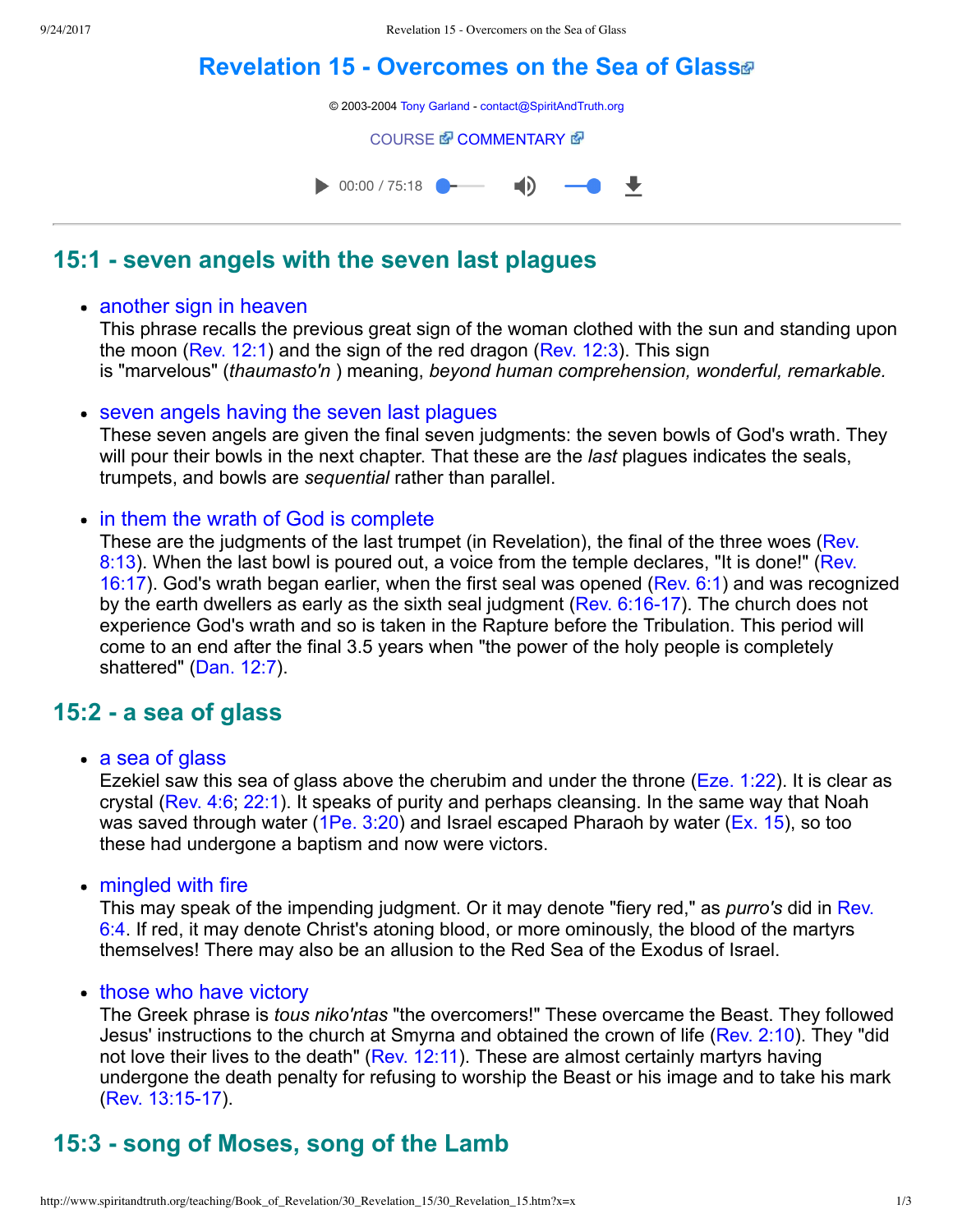• the song of Moses

Probably the song of victory upon deliverance through the Red Sea ( $Ex. 15:1-18$ ). There are also some similarities to the song Moses wrote prior to his death warning Israel of her impending apostasy (Deu.  $32:1-43$ ).

#### • the song of the Lamb

Probably the new song recorded in Revelation 5:8-14. Like the Old Testament Jews, these still honor Moses, but they recognize the preeminance of Messiah Jesus. The song of Moses is *to* God. The song of the Lamb is *to* the Lamb. "For the law was given through Moses, but grace and truth came through Jesus Christ." ([John 1:17](http://www.spiritandtruth.org/bibles/nasb/b43c001.htm#John_C1V17)).

## **15:4 You alone are holy**

You alone are holy

His holiness speaks both of His purity and His uniqueness. "Why do you call me good? No one is good but One, that is, God" [\(Luke 18:19\)](http://www.spiritandtruth.org/bibles/nasb/b42c018.htm#Luke_C18V19). God cannot lie [\(Num. 23:19](http://www.spiritandtruth.org/bibles/nasb/b04c023.htm#Num._C23V19); [Rom. 3:4;](http://www.spiritandtruth.org/bibles/nasb/b45c003.htm#Rom._C3V4) [Heb. 6:18](http://www.spiritandtruth.org/bibles/nasb/b58c006.htm#Heb._C6V18); [Tit. 1:2](http://www.spiritandtruth.org/bibles/nasb/b56c001.htm#Tit._C1V2)).

all nations shall come and worship before You

The promises of the Psalms [\(Ps. 46:10;](http://www.spiritandtruth.org/bibles/nasb/b19c046.htm#Ps._C46V10) [86:9](http://www.spiritandtruth.org/bibles/nasb/b19c086.htm#Ps._C86V9)) will finally come true in the Millennial Kingdom. At that time, the kingdom of this world will be *His!* ([Rev. 11:15\)](http://www.spiritandtruth.org/bibles/nasb/b66c011.htm#Rev._C11V15). All nations will come to Jerusalem to worship amidst a restored Israel  $(Zec. 8:20-23)$ .

## **15:5 the tabernacle of the testimony**

• the temple of the tabernacle of the testimony in heaven

The tabernacle was God's dwelling place among Israel in the wilderness. It was called the "tabernacle of the testimony" because the Ten Commandments, written on stone, were kept in the ark of the covenant ( $Ex. 25:16$ ). Thus, the heavenly testimony (last seen in [Rev. 11:19\)](http://www.spiritandtruth.org/bibles/nasb/b66c011.htm#Rev._C11V19) stands as a *witness* against the godless rebellion of those on the earth below. They will be judged according to God's moral law.

### **15:6 seven plagues**

• out of the temple

They come forth from the *nao's* , the innermost part of the temple, from before the presence of God. Like the reaping angels of the previous chapter (Rev. 14:15-18), their mission has full divine authority!

• clothed in pure white linen

 "Pure white" is *katharo'n kai lampro'n*, clean and shining. Like the garments of other angels [\(Luke 24:4;](http://www.spiritandtruth.org/bibles/nasb/b42c024.htm#Luke_C24V4) [Acts 10:30](http://www.spiritandtruth.org/bibles/nasb/b44c010.htm#Acts_C10V30)) and the garments of the wife of the Lamb (Rev. 19:7-8). Their sinlessness contrasts with the vile Beast and his minions below.

## **15:7 seven golden bowls**

#### seven golden bowls full of the wrath of God

The bowls are similar to those used to offer incense, which is the prayer of the saints [\(Rev. 5:8](http://www.spiritandtruth.org/bibles/nasb/b66c005.htm#Rev._C5V8)). The wrath contained in these bowls represents God's response to the mountains of prayers [offered up over the ages by the saints. It includes prayers to avenge the martyrs of the end \(Rev.](http://www.spiritandtruth.org/bibles/nasb/b66c006.htm#Rev._C6V10) 6:10) and for His kingdom to come "on earth" ([Mat. 6:10\)](http://www.spiritandtruth.org/bibles/nasb/b40c006.htm#Mat._C6V10). The seven plagues are reminiscent of